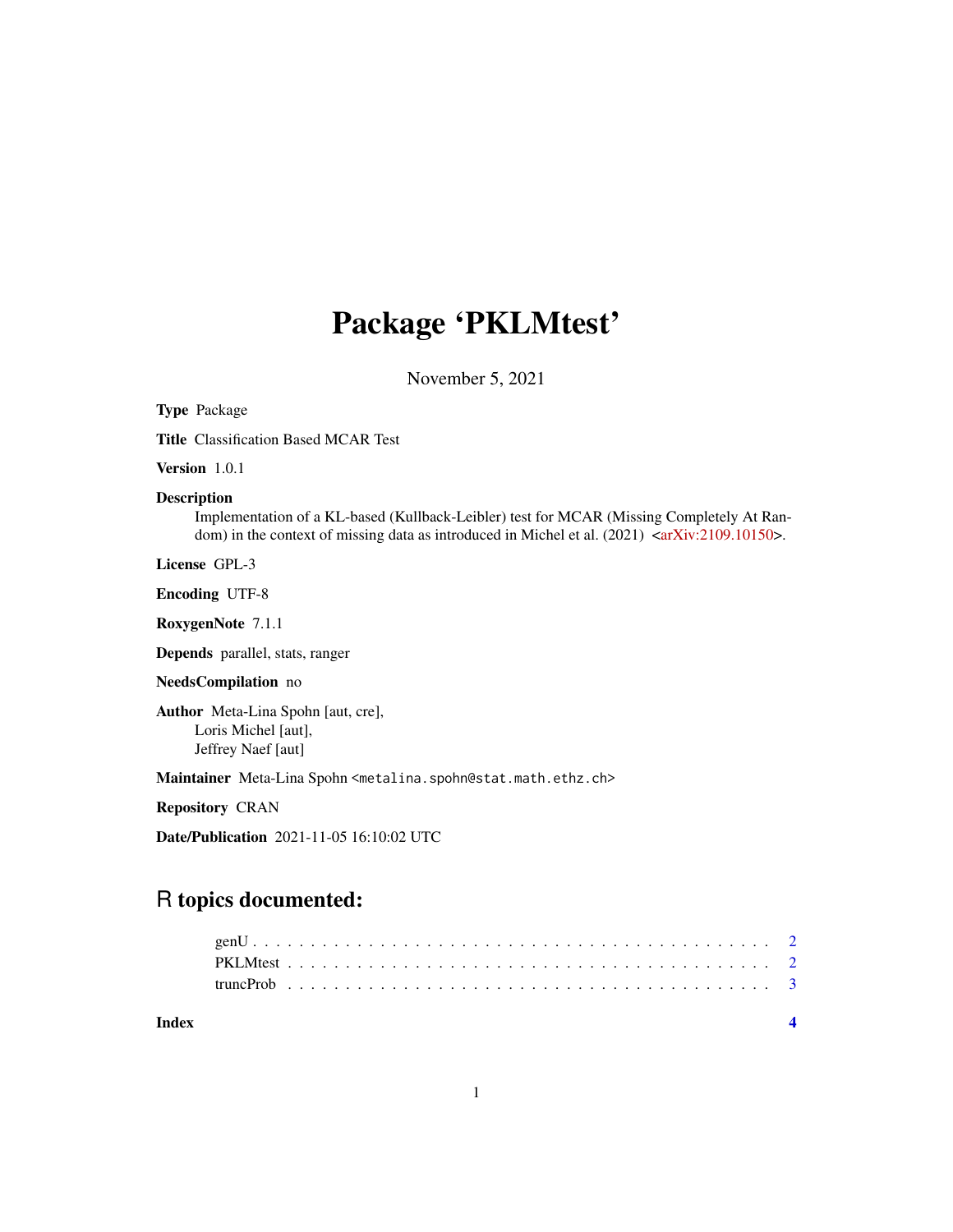<span id="page-1-0"></span>

## Description

Generate the test statistic

#### Usage

genU(st, lab)

#### Arguments

| st  | a ranger forest object.                      |
|-----|----------------------------------------------|
| lab | an integer value containing the class labels |

#### Value

the likelihood-based test statistic

PKLMtest *PKLMtest: compute a p-value for testing MCAR*

## Description

PKLMtest: compute a p-value for testing MCAR

#### Usage

```
PKLMtest(
  X,
  num.proj = 300,
  num.trees.per.proj = 10,
  nrep = 500,
  min.node.size = 10,
  size.resp.set = 2,
  compute.partial.pvals = FALSE,
  ...
\overline{\phantom{a}}
```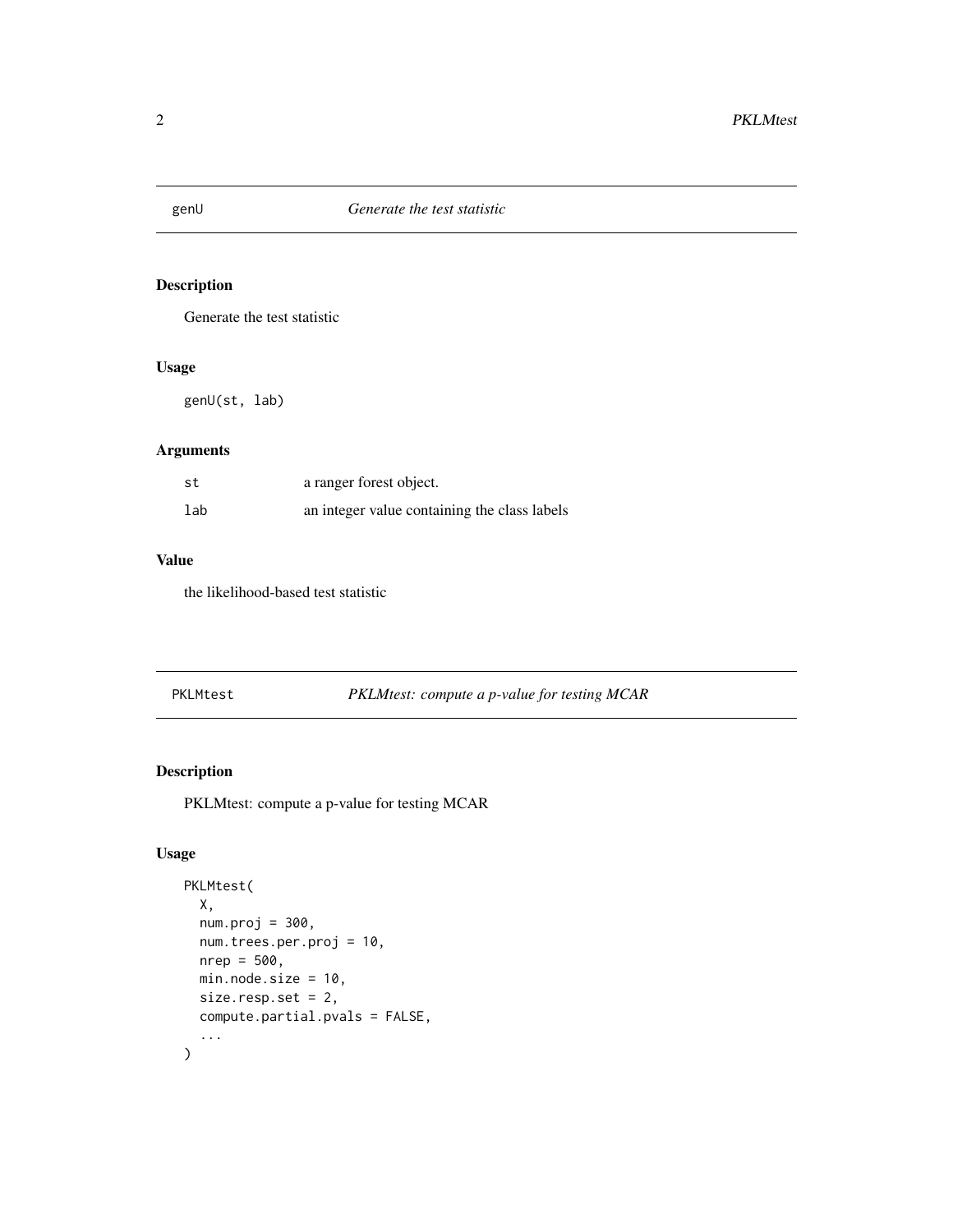#### <span id="page-2-0"></span>truncProb 3

#### Arguments

| X                     | a numeric matrix containing missing values encoded as NA, the data.                           |
|-----------------------|-----------------------------------------------------------------------------------------------|
| num.proj              | a positive integer specifying the number of projections to consider for the score.            |
| num.trees.per.proj    |                                                                                               |
|                       | a positive integer, the number of trees per projection.                                       |
| nrep                  | a positive integer, the number of permutations.                                               |
| min.node.size         | a positive number, the minimum number of nodes in a tree.                                     |
| size.resp.set         | an integer $(>= 2)$ , maximum number of classes allowed to be compared in each<br>projection. |
| compute.partial.pvals |                                                                                               |
|                       | a boolean, indicate if partial p-values shopuld be computed as well.                          |
| $\cdots$              | additional parameters.                                                                        |

#### Value

a numeric value, the p-value(s) for the MCAR test, the first value is always the global p-value and if compute.partial.pvals is set to TRUE, the next values are the partial p-values for the relative importance of each variable.

#### Examples

```
n < - 100X <- cbind(rnorm(n),rnorm(n))
X.NA \leq XX.NA[,1] <- ifelse(stats::runif(n)<=0.2, NA, X[,1])
pval <- PKLMtest(X.NA, num.proj = 5)
```
truncProb *Truncation of probability*

#### Description

Truncation of probability

#### Usage

truncProb(p)

#### Arguments

p a numeric value between 0 and 1 to be truncated

#### Value

a numeric value with truncated probabilities